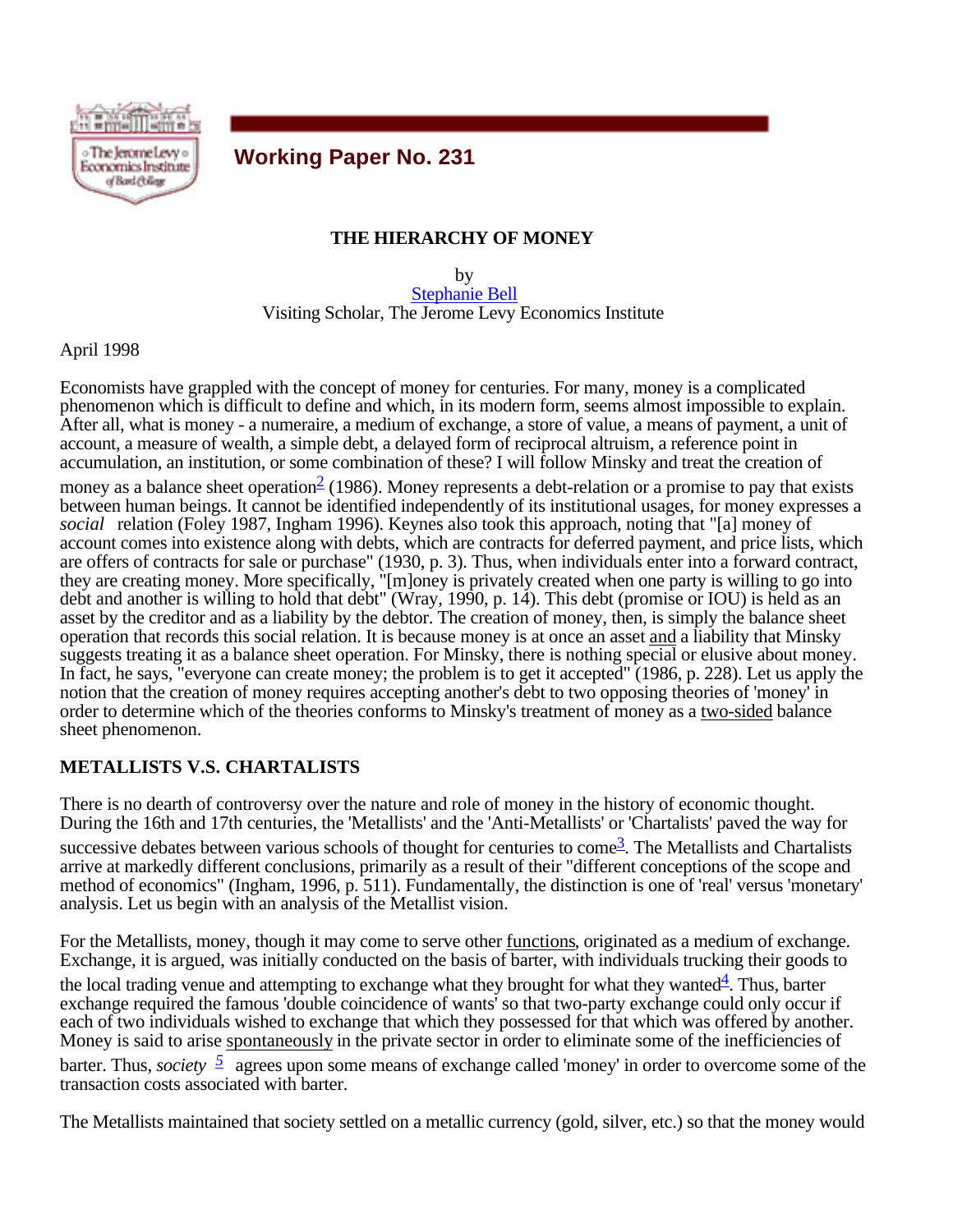have (intrinsic) value. They believed that money's ability to fulfill the medium of exchange function depended "on its being a commodity with an exchange value independent of its form as currency" (*ibid* , p. 512). This, it was argued, was necessary in order for 'real' analysis to proceed; that is, there had to be an independent exchange ratio for every commodity (including money) with every other commodity. As a producible commodity, money was really no different from any other commodity; it merely represented the exchange of any producible commodity for any other producible commodity (Davidson, 1997). Thus, the Metallist theory suggests that problems in coordinating trade within a barter economy naturally led society to settle on precious metals as a medium of exchange.

It is not always clear whether the precious metals used in exchange were in an 'unworked' state or whether they had been minted/coined; however, Goodhart notes that exchange using unworked precious metals is more like barter exchange than monetary exchange and that payments in this form have been extremely rare because it would be difficult to 'identify' the quantity and quality of the metal (1996). This 'identifiability' problem usually meant that commodity money required a stamp or guarantee before it could circulate widely. Aristotle clearly supported the Metallist theory put forth so far, claiming that:

"for the purpose of barter men made a mutual compact to give and accept some substance of such a sort as being in itself a useful commodity . . . finally . . . impressing on it a stamp in order that this might relieve them of having to measure it; for the stamp was put on as the token of the amount" (quoted in Goodhart, 1996, Appendix B)

But it is not always clear who performed this minting function - private individuals/institutions or the government/public sector. Goodhart points out that the minting function has most frequently been performed by government (1996).

That the State might play a role in the development of coinage is not troublesome to the Metallists' analysis. For them, the State's role would have been limited to an "ex-post codification of social customs" (Laidler, 1987, p. 21). Thus, governments could *encourage the continued use* of metals by vouching for the integrity of the precious metals (the quality and quantity of metal), but their power would have been limited to supporting the will of the private sector. With the 'identifiability' problem resolved, metallic coins were accepted as a medium of exchange because their precious metal content gave them value independent of their form as currency. In other words, metallic coins were accepted because they were themselves valuable commodities with certain

properties<sup>6</sup> which made them a convenient medium of exchange.

The transition to the use of coins with little or no precious metal content or paper representing contracts between the bearer and a bank or government led Menger to ask why "every economic unit in a nation should be ready to exchange his goods for little metal disks apparently useless as such, or for documents representing the latter" (1892, p. 239). The Metallist vision easily adapted to the use of non-'pure' commodity or paper money. It was argued, for example, that non-'pure' metal coins could be substituted for commodity money because their metal *backing* would imbue them with value. Similarly, bank- or State-issued paper currency, under a metal standard, would be accepted because of its gold or silver backing. Thus, the Metallists retained the basic logical structure of their analysis by maintaining a link between these (fiduciary) currencies and precious metals (Ingham, 1996). When, from time to time, governments suspended convertibility, and paper continued to substitute for commodity money, the Metallists maintained that the currency retained its value because people *expected* convertibility to be restored.

The next stage poses more of a dilemma for Metallist theory (and for the modern Metallists or Monetarists). Specifically, the elimination of a metallic backing appears to rob paper currency of its value. That is, while "the value of commodity money might appear to derive from that of the commodity from which it is made, or into which it is convertible, and the value of credit money from that of the assets which back it, . . . no such factor seems to explain the value of fiat money" (Laidler, 1987, p. 20). Thus, people were supposed to hold *commodity money* as "a medium of exchange that also [had] use as a consumption good or a productive input, at least potentially" while *fiat money* is "a medium of exchange that will never be used as a consumption good or a productive input" (Kiyotaki and Wright, 1987, p. 5). That the community did continue to accept intrinsically worthless paper currency after the elimination of a metal standard left a problem for Metallists/Monetarists to explain.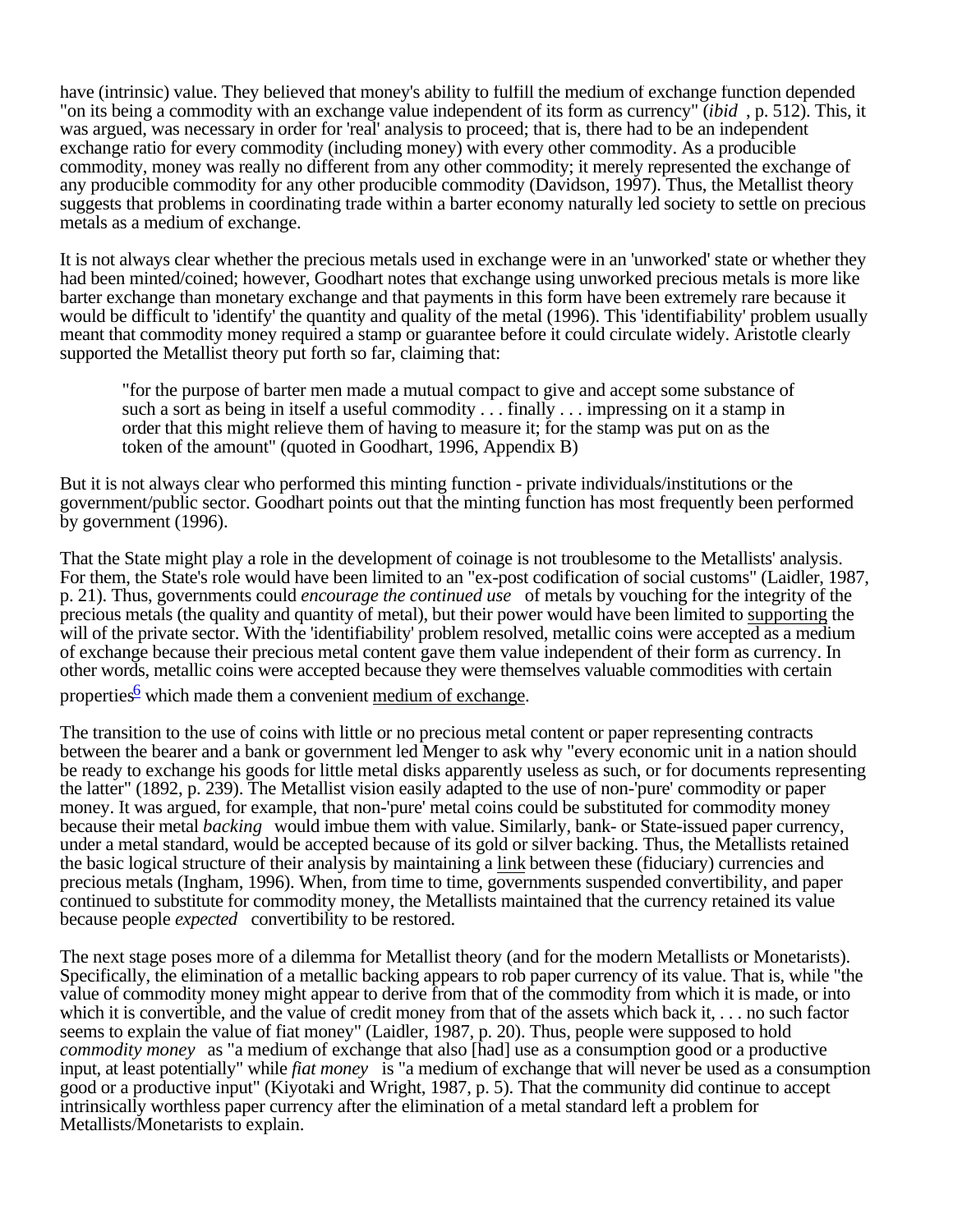Perhaps the most famous 'solution' came from Walras who suggested that money could be reduced to a pure number, the *numeraire* . Money was to be viewed as nothing more than a representation or a symbol of 'real' goods; its development was irrelevant. As a *numeraire* , money was brought into the analysis only to allow the 'auctioneer' to announce prices (money numbers) in order to bring about market-clearing equilibrium. The goal, it seems, was to maintain the 'integrity' of 'real' analysis.

The early Metallists and modern Metallists (or Monetarists) bear important similarities. Both treat money as irrelevant to 'real' analysis<sup>7</sup>. In fact, "'real' monetary analysis derives from 'metallist' or 'commodity' theory" (Ingham, 1996, p. **??**). In its modern form (Monetarist), exchange can be analyzed as if it occurred in a simple barter economy where money is neutral, serving only as a lubricant to the exchange mechanism; all that matters are 'real' exchange values derived from highly abstract exchange relations based on rational maximizing behavior. In addition to this *a* social treatment, the methodology of each is plainly *a* historical.

Both markets and exchange are said to predate the use of money, and money is supposed to have arisen as an aid to market exchange. These beliefs are held with conviction despite little proof that barter economies ever existed (Heinsohn and Stiger, 1989; Wray, 1993), that in some areas early coins were denominated in values too large to have allowed them to function as media of exchange (Kraay, 1964; Ofonagoro, 1979), and that the use of coins in exchange was an accidental consequence of their development, not the reason for it (Crawford, 1970). No attempt is made to account for the unit of account or means of payment features of money as the primary concern is to show that money developed spontaneously as a means of exchange.

The Anti-Metallists, or Chartalists were dissatisfied with the Metallists' claim that money derives its value from its precious metal content (or backing). Concerned primarily with bank and State monies, the Chartalists sought to uncover the source of value as more than simply the representation of precious-metal money. Chartalist theory does not view money as a commodity with exchange value, scarcely different from any other commodity. Thus, unlike the Metallist vision, the Chartalist view is not preoccupied with the medium of exchange function of money. On the contrary, Chartalist theory seeks to uncover the essential properties of money as a unit-of-account and a means of payment. To this end, Chartalist theory is concerned with the social and historical origins of money and, unlike the Metallist's vision, provides a non-market-based theory of money. Let us turn to an examination of the Chartalist theory of money.

Under the Metallist vision, the State takes a back seat to the market<sup>8</sup>. The Chartalist theory, however, places the State on center-stage. Specifically, Chartalists recognize the power of the State to demand that certain payments be made to it and to determine the medium in which these payments must be made. Chartalist theory has a long history, recognized at least as early as Adam Smith who wrote that:

"A prince, who should enact that a certain proportion of his taxes should be paid in a paper money of a certain kind, might thereby give a certain value to this paper money" ([1776] 1904, p. 312).

What may appear banal on first glance is, upon further contemplation, extremely sagacious. In one fell swoop, Smith appears to have solved a paradox that the Metallists were unable to convincingly cope with. The paradox - why should paper with no value continue to circulate? Recall that the early Metallists traced money's value to its precious metal content/backing but that modern money (inconvertible State or bank money) provides no such basis for value. The solution to the paradox, as Smith recognized, is that the paper is not without value!

His reasoning does not, however, simply fill a gap in the Metallists' thinking; it is a fundamentally different conception of the source of value in certain money. Smith's theory, unlike the Metallists', can be applied equally convincingly whether the medium in which taxes are due is fiat money, paper backed by a precious metal, or commodity money. *Whatever* the prince announces he will accept in payment of taxes will immediately imbue this medium with value for it will be demanded as a means of discharging the tax liability. Thus, irrespective of any inherent *property* or *function* they may come to serve, the value of these monies depends on their usefulness in settling tax or other liabilities to the State. Though the above quote is clearly consistent with the Chartalist view, Smith did not fully develop the theory in any of his writings.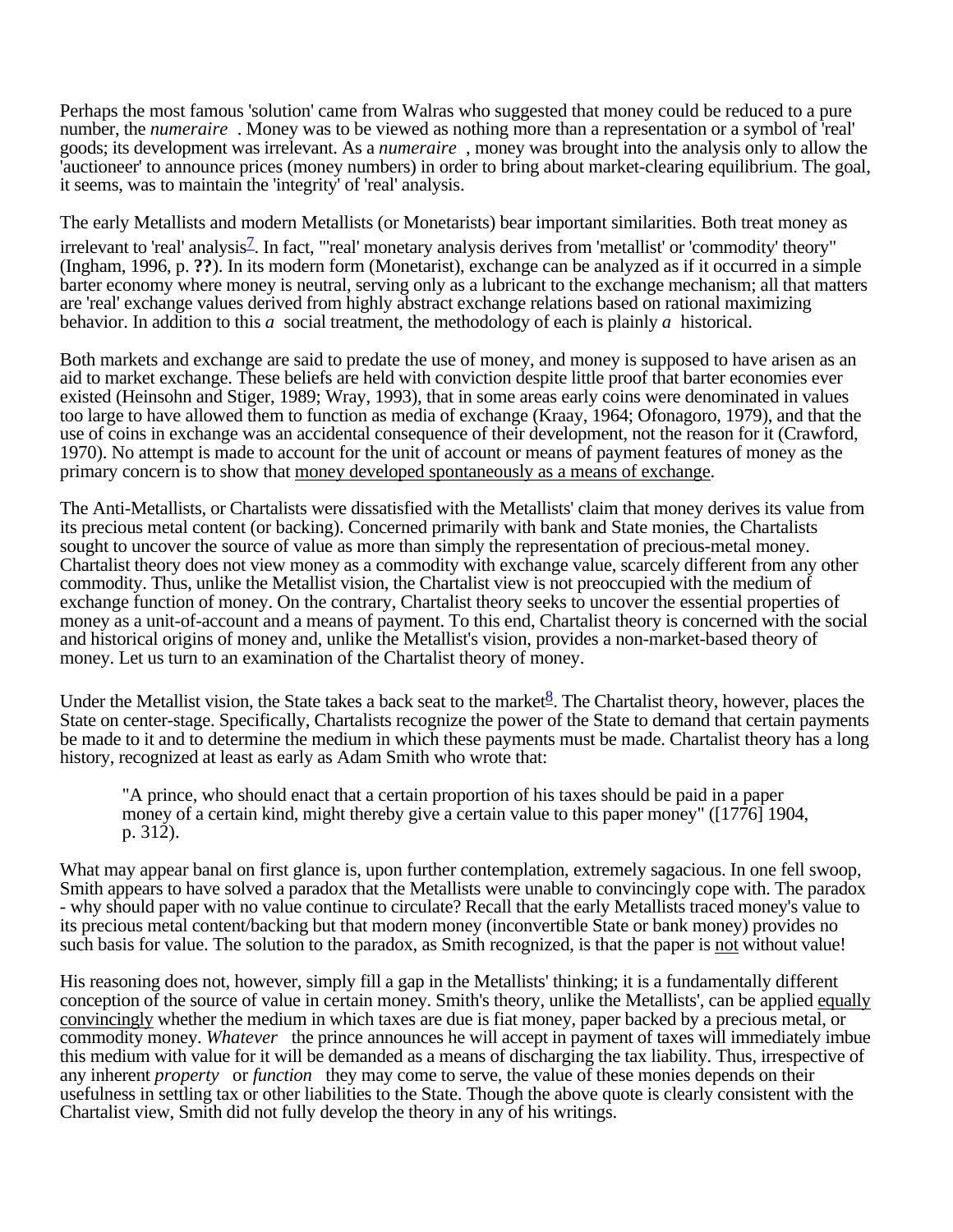The Chartalist theory, in its most general form, is perhaps best described in Friedrich Knapp's 1924 work, *The State Theory of Money* . As the title suggests, the State plays a central role in the development and establishment of money. Knapp's exposition is not easily summarized due to the exceedingly complex system of terms he invented for his analysis. His fundamental insight, however, is easily conveyed: "[T]he money of a State is . . . what is accepted at public pay offices" and "the standard is not chosen for any properties of the metals" (Knapp, 1924, p. viii). Knapp's position is, therefore, directly opposed to the Metallist theory. For him, the State determines the money of the economy by declaring what it will accept in payment to itself. Thus, while the Metallists dis-empowered the State, relegating it to the power of the market, Knapp argues that the State is the central force in the development of a monetary system. Like Smith's prince, the State can make anything it chooses (metal coins, paper backed by some metal, or inconvertible paper) generally acceptable by proclaiming that it will be accepted at State pay offices. What makes a currency valid as money is a proclamation by the State that it will be accepted at its pay offices; what makes it acceptable to its citizenry is its usefulness in settling these liabilities.

Knapp defined money as "a Chartal means of payment","the metallic contents of which were irrelevant for its validity" (*ibid* , pp. 31-38). The word 'Chartal' derives from "the Latin word 'Charta'" and bears the sense of a "ticket", "token", or "Chartal" form (*ibid* , p.32). Thus, it is from the Latin 'Charta' that Chartal money, and the Chartalist theory, derive their meaning. Knapp explained the process by which a 'ticket' or 'token' becomes Chartal money:

"When we give up our coats in the cloak-room of a theatre, we receive a tin disc of a given size bearing a sign, perhaps a number. There is nothing more on it, but this ticket or mark has legal significance; it is a proof that I am entitled to demand the return of my coat. When we send letters, we affix a stamp or ticket which proves that we have by payment of postage obtained the right to get the letter carried" (*ibid* , p. 31).

The defining characteristic of a Chartal means of payment, "whether coins or warrants", is that "they are pay-tokens, or tickets used as means of payment" (*ibid* , p. 32). The cloak-room token and the stamp, like the money of the State, gain their validity by virtue of proclamation. The cloak-room attendant proclaims acceptance of the token in exchange for the coat which has been left in his care; the postal service proclaims acceptance of the stamped envelope in exchange for its carrying services; and the State proclaims acceptance of a specified form of currency in exchange for the elimination of certain liabilities. The cloak-room token, the stamp, and the currency are Chartal means of payment which "legal ordinance gives a use independent of its material" (*ibid* , p.32).

Recall the Metallist story that, before they could circulate widely, early coins often required a stamp or guarantee indicating their precious metal content. Knapp referred to the weighing of coins *prior* to their use in payment as 'ponderal production'; this, of course, is a practice that continues with modern coinage (*ibid* , p. 28). When the coins are initially struck, and for some time thereafter, they will retain their original metal weight. After some time in circulation, however, they will begin to wear down and their weight will diminish. Knapp points out that if their continued use requires "weighing *at the time of payment* in order to establish their validity", then this is evidence of a "pensatory practice" and these pieces are not Chartal (*ibid* , p. 28; my emphasis). If, however, their validity is retained *after their wearing down has been noticed* , then their continued use is in accordance with proclamation and they are Chartal.

This is not to suggest that the State was unconcerned with the precious metal content of the coins in circulation. When, for example, gold and silver coins circulated, they were sometimes 'clipped' or 'shaved', reducing their metal content; the 'shaved' metal could then be brought to the mint and coined. The State objected to this, and designed coins with 'ridges' to prevent debasing. To understand why the State objected to the debasement of precious metal coins, we must understand the reason for taxation. The purpose of taxation is to get people to work and produce for the State. That is, the State wants bridges, armies, etc. and gets the private sector to produce them by imposing taxes. To pay the taxes, the private sector must acquire the State's money. By debasing coins, gold could be brought to the mint, coined, and exchanged against the unit of account in order to reduce one's tax liability. The community, then, would have been able to satisfy their nominal tax liabilities by producing less for the State<sup>9</sup>. Thus, the State controlled the extent to which coined gold could be used to reduce tax liabilities.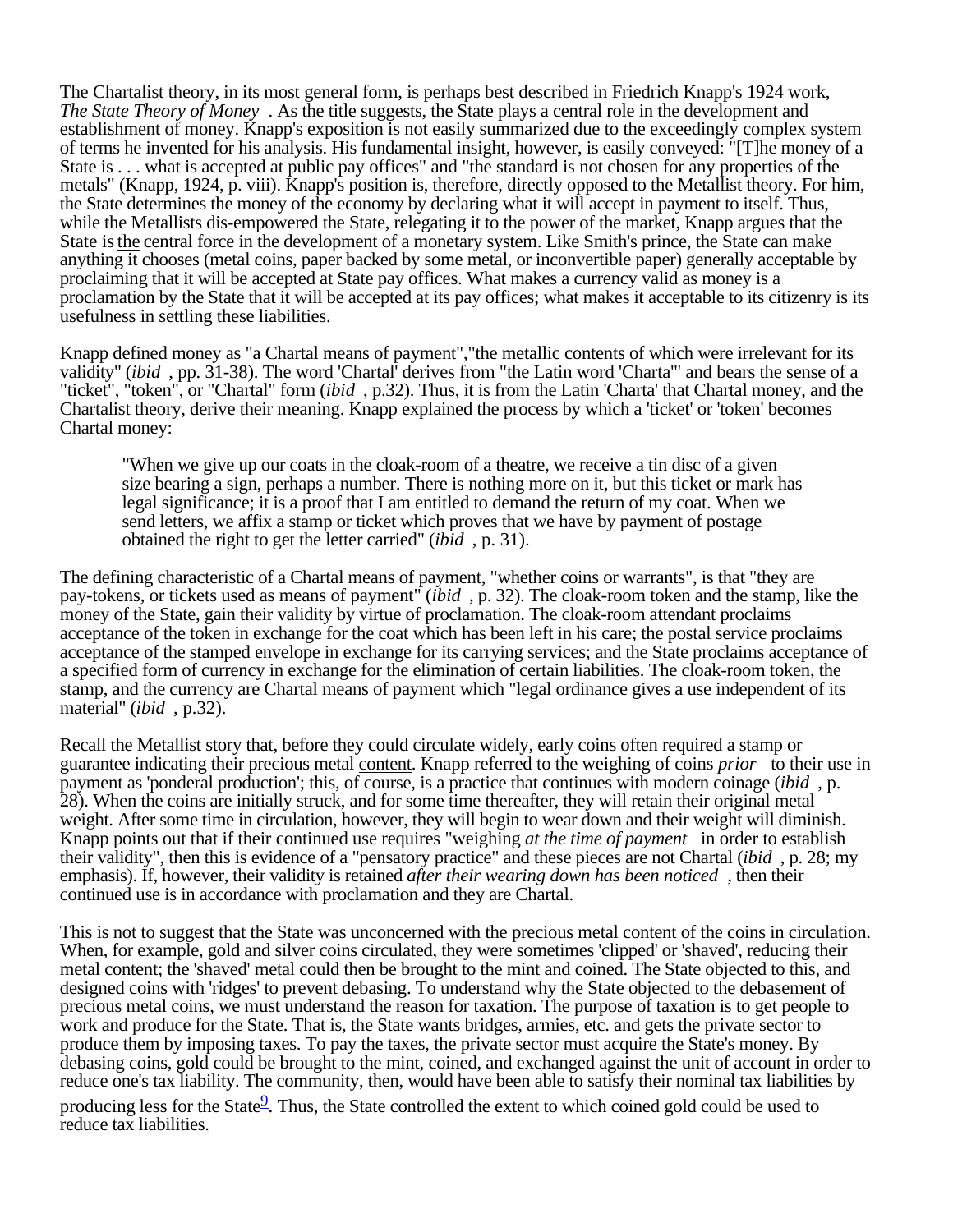When, for example, the State announced that it would accept coined gold in payment of taxes, it also had to announce a nominal conversion price for gold. That is, the State had to tell its constituents how much of their nominal tax liability could be eliminated with gold. The State could announce that one ounce of coined gold will eliminate \$35 of one's tax liability. The coin, whether stamped 'one ounce' or '\$35', will reduce one's nominal tax liability by \$35, *regardless of its weight,* at the time it is presented at State pay offices. Thus, it is the conversion rate, determined by proclamation, not its precious metal weight, that determines its validity as a means of payment at State pay offices. Knapp, therefore, opposed the Metallist view, for he realized that the money of the State did not derive its value from its metallic content/backing; it originates with the State and is independent of any need for a medium with which to conduct private exchange. For Knapp, "[m]oney always signifies a Chartal means of payment" and is always a nominal (not a 'real') phenomenon (*ibid* , p. 38).

Keynes was influenced by Knapp's 'state theory of money'. Indeed, he began the first chapter of *A Treatise on Money* by drawing heavily from Knapp's work. Like Knapp, Keynes was primarily concerned with money as a unit of account and a means of payment. The money of account, he said, was "that in which debts and prices and general purchasing power are *expressed* ...[while]... money itself [is] that by delivery of which debt contracts and price contracts are *discharged* " (1930, p. 3). Keynes, again like Knapp, recognized the power of the State to determine the money of the economy, calling it a "right ... claimed by all modern States and has been so claimed for some four thousand years at least" (*ibid* , p. 4). For both Keynes and Knapp, proclamation (or, in Keynes' terminology, 'declaration') by the State determines the money of the system. Keynes noted that

"the age of chartalist or State money was reached when the State claimed the right to declare what thing should answer as money to the current money of account -- when it claimed the right not only to enforce the dictionary but also to write the dictionary. To-day all civilised money is, beyond the possibility of dispute, chartalist" (*ibid* , p.4).

Thus, the State determined the unit of account and the means of payment, or the 'thing' which would 'answer' to debts denominated in the unit of account (*ibid* , pp. 4-5).

Finally, we turn to Minsky. Like Smith, Minsky did not treat the Chartalist theory in detail. He was, of course, primarily concerned with the creation of money in order to finance positions in capital and, therefore, focused mainly on the use of bank money to finance the purchase of investment goods. Despite this primary concern, support for the fundamental proposition of the Chartalist theory (that the value of State money derives from its use in payment of certain liabilities to the State) can be found in Minsky:

"In an economy where government debt is a major asset on the books of the deposit-issuing banks, the fact that taxes need to be paid gives value to the money of the economy . . . the need to pay taxes means that people work and produce in order to get that in which taxes can be paid" (1986, p. 231).

By recognizing that individuals will need to acquire the means of settling their liabilities to the State (whatever form this means of payment may take), Minsky provides a motivation for the creation of money. If, for example, the State declares that it will accept its own currency in payment of taxes, individuals will *accept* the State's currency and it will become money. Thus, in conformity with his own definition, the creation of money involves the acceptance of another's debt. In this case, private individuals agree to hold the of debt of the State, and the State's currency becomes money. Like all money, the creation of State money affects both sides of the balance sheet; the State's currency is an asset to the individual citizen (a tax credit) and a liability to the State itself.

In sum, Smith, Knapp, Keynes and Minsky recognized the State's power to demand certain payments from its constituents (taxes, fines, etc.) as well as the power to determine both the unit in which these liabilities are denominated and the means by which they may be discharged. They also understood that the value of certain money derives from its acceptance at State pay-offices, not from any inherent value within/backing the currency itself. That is, support for the Chartalist vision of money as a 'creature of the State' can be found in each.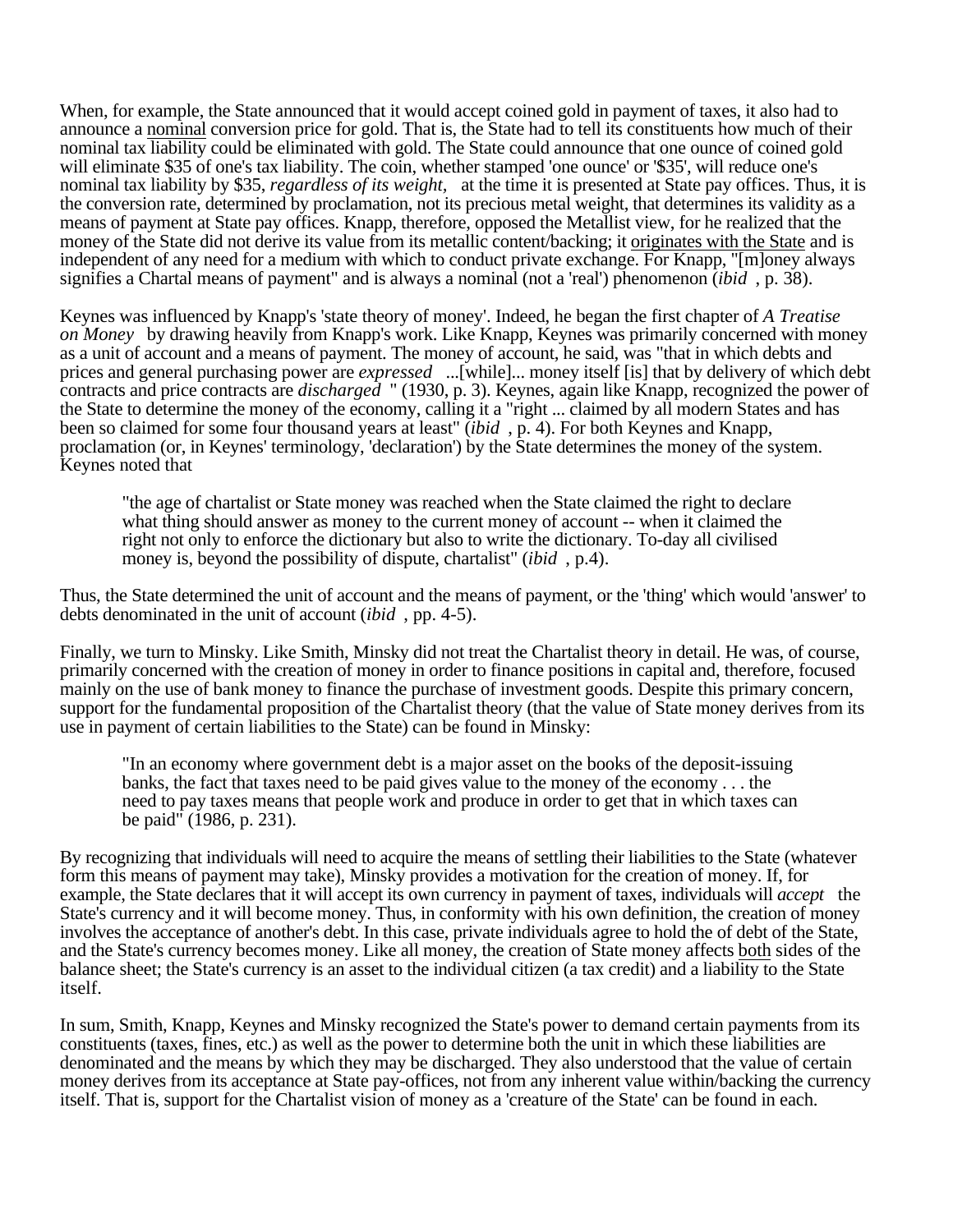This paper began by defining the creation of money as a two-sided balance sheet operation where acceptance of *another's debt* was critical. Under the Metallist vision, individuals are said to *collectively decide* to use precious metals in order to aid the exchange process. Thus, the balance sheet operation that Minsky had in mind is not applicable. That is, accepting precious metal (collectively agreed on as a medium of exchange) does not require accepting the debt of another. These metals are simply producible commodities and do not represent the debt of the State (or other entity). Furthermore, exchange using collectively agreed upon metals is not monetary exchange since money, which is at once an asset and a liability, has not been created. Thus, under the Metallist conception, the collective decision to adopt precious metal as a medium of exchange is inconsistent with Minsky's view that money represents a debt-relation.

In contrast, the 'Anti-Metallists' or Chartalists see the creation of money as contingent upon the State's proclamation that a certain currency will be accepted by the State at face value. Thus, State money is created when the public agrees to hold (as an asset) state-issued currency (a liability to the State) which is required in payment of taxes. The Chartalist vision supported by Minsky is, therefore, consistent with his treatment of money as a two-sided balance sheet operation.

### **THE HIERARCHY OF MONEY**

In the Treatise on Money, Keynes distinguishes between the "money of account" and "money" by stating that "the money of account is the *description* or *title* and the money is the *thing* which answers to the description" (1930, p. 3). He goes on to say that "if the same thing always answered to the same description, the distinction would have no practical interest. But if the thing can change, whilst the description remains the same, then the distinction can be highly significant" (*ibid* , p. 3). It is because different things do answer to the description of the 'money of account' that there exists what Minsky referred to as a "hierarchy of monies" (1986, p. 228). Let us examine the structure/composition of the hierarchy using the Chartalist theory supported by Minsky.

The 'description' or 'title' referred to by Keynes is the unit in which all money in the hierarchy is denominated. In the US, the unit of account is the dollar. Thus, all money in the hierarchy is dollar-denominated Chartal money. Why the dollar? That is, why is the dollar, and not some other unit, the 'title' or 'description' to which all money in the hierarchy must answer? The Chartalist theory of money as a 'creature of the State' gives us the answer.

Because the government's currency is the only legal means of discharging tax liabilities, and because tax liabilities *recur period-by-period* , the private sector will continuously need dollars. Thus, the ubiquitousness of dollar-denominated tax liabilities in the US makes the dollar the standard unit of account for all money in the hierarchy. Because the private sector will always be indebted to the government in dollars, they will prefer to write all money contracts (make all promises) in terms of dollars. In short, the unit in which State money is denominated and in which taxes are due determines the unit of account for all money in the hierarchy (Keynes, 1930; Lerner, 1947; Wray, 1997).

Recall that money represents a promise to pay/IOU and that these promises can be created by anyone. The "secret" to turning these promises into money is getting other individuals or institutions to accept them. Therefore, the 'hierarchy of money' can be thought of as a multi-tiered pyramid where the tiers represent promises with *differing degrees of acceptability* (Foley, 1987). At the apex is the most acceptable or "ultimate" promise. But if all promises are denominated in the same unit of account, why are some deemed more socially acceptable than others? Whose promises will be the most acceptable? And why would anyone agree to hold the *relatively* less acceptable promises? Let us examine the different types of money included in the hierarchy.

In Knapp's treatment, all money represents a Chartal means of payment. That is, all money is a 'ticket' or 'pay-token' which gains validity by proclamation that it will be accepted as a means of payment. These 'tickets' or 'tokens' which individuals/institutions have proclaimed acceptable as a means of payment do not become money until they have been accepted by another individual/institution. When, for example, the postal service proclaims that a \$0.32 stamp will be accepted as payment for delivery of a small envelope, an individual/institution must agree to hold the stamp (to accept the stamp as the debt of the postal service) in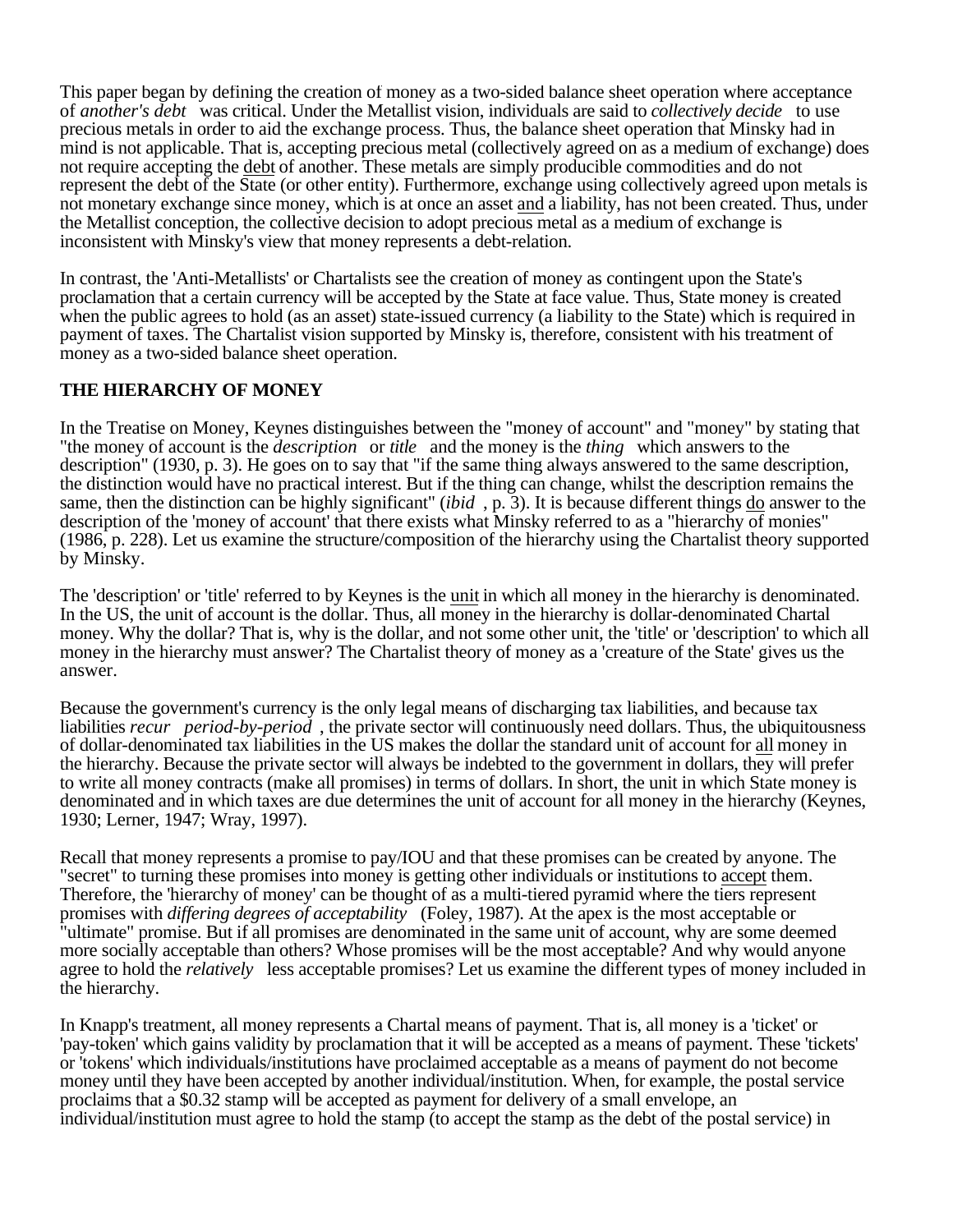order for it to become Chartal money. This is consistent with our requirement that the creation of money involve accepting another's debt and with our conception of money as a two-sided balance sheet operation; the stamp, an asset to its holder, is a liability to the postal service until used as a means of payment (affixed to a letter and relinquished for delivery). If we apply this logic to all Chartal money, we could, theoretically, construct a list of every conceivable form of money. Going back to Keynes, then, a great number of 'things' will answer to the 'description' or 'title' of money. That is, every plane ticket, pre-paid phone card, movie ticket, subway token, etc. is a form of Chartal money. One could anticipate the disaster ahead if we were planning to describe the 'hierarchy of money' in detail. It will, therefore, be useful to narrow our focus and to proceed with a general discussion of 'the hierarchy'.

We can consider the group of potential promise-makers to be: the government, banks, firms (non-bank) and households. When a firm makes a promise (issues, say, commercial paper), it promises to convert this promise, on some specified date, into a bank's promise, a demand deposit. Likewise, when a household makes a promise (issues debt to, say, a credit card company), it promises to convert its promise into a bank's promise. In the above, the "secret" to getting household and business debts accepted is a proclamation that they are convertible - at least potentially - into the promise of someone higher in the pyramid $10$ . Commercial paper, bonds, and credit card debt will (assuming the issuer does not default) be retired by delivering the promise of a bank. This condition does not, however, apply to all money in the hierarchy.

Unlike households and firms, State promises and certain bank promises would be accepted even if they were not convertible into anything else. Even though, today, banks make their promises (demand deposits) convertible, on demand, into the State's promises (government money), this is not the reason they are accepted. It is because bank money is accepted at State pay-offices that it, along with State-issued currency, is considered by Knapp to be the 'decisive' money of the system. Referring to the money of the system, he notes that:

"all means by which a payment can be made to the State form part of the monetary system. On this basis it is not the issue, but the *acceptation* , as we call it, which is decisive. State acceptation delimits the monetary system. By the expression "State acceptation" is to be understood only the acceptance at State pay offices where the State is the recipient" (Knapp, 1924, p. 95).

James Tobin also recognizes the ability of creditors to influence acceptability, stating that "[i]f my creditors will take marbles in settlement of my debts to them, why should not I in turn take marbles from my debtors?" (Tobin, 1998, p. 27). Similarly, though focusing on bank deposits, Minsky realized that acceptance might depend on the willingness of creditors to accept bank money, stating that, "[t]he exchange value of deposits is determined by the demands of debtors for deposits needed to fulfill their commitments" $\frac{11}{11}$  (1986, p. 231). Thus, bank promises (demand deposits) will be accepted by the public not because they are convertible into anything else but because they are accepted in payment to creditors. Likewise, the State's promises do not depend on convertibility into anything else<sup>12</sup>. As Foley noted, "the State does not have to pay its liabilities by transferring something else" (1987, p. 520). Thus, neither the State nor the banks rely on convertibility for acceptance of their promises; what makes them both acceptable is not convertibility into something else but acceptance in payment to one's creditors (in particular, the State).

Recall that a money's place within the hierarchy depends on the *degree* to which it is accepted by society. As the 'decisive' money of the system, both the State's promises and banks' promises rank high among the monies of the hierarchy. We can, however, think of the State's promises as the 'ultimate' promise in the pyramid. The State's money, which is backed by the power of the State to make and enforce laws, is the most acceptable money in the pyramid. Since it is the law that individuals must pay taxes, they must (assuming they wish to avoid punishment) acquire the State's money. In a sense, the State, unlike any other issuer of promises, can 'force' the acceptance of its liabilities; in order for the taxpaying population to settle their obligations to the State, they must accept the State's money $\frac{13}{1}$ .

It is fairly easy to see how the State's liabilities/promises may come to serve as a means of payment and a medium of exchange in *private* transactions. As Lerner recognized, the modern state can, by accepting it at its pay-offices, "make anything it chooses generally acceptable as money" (1947, p.313). He stressed that it is not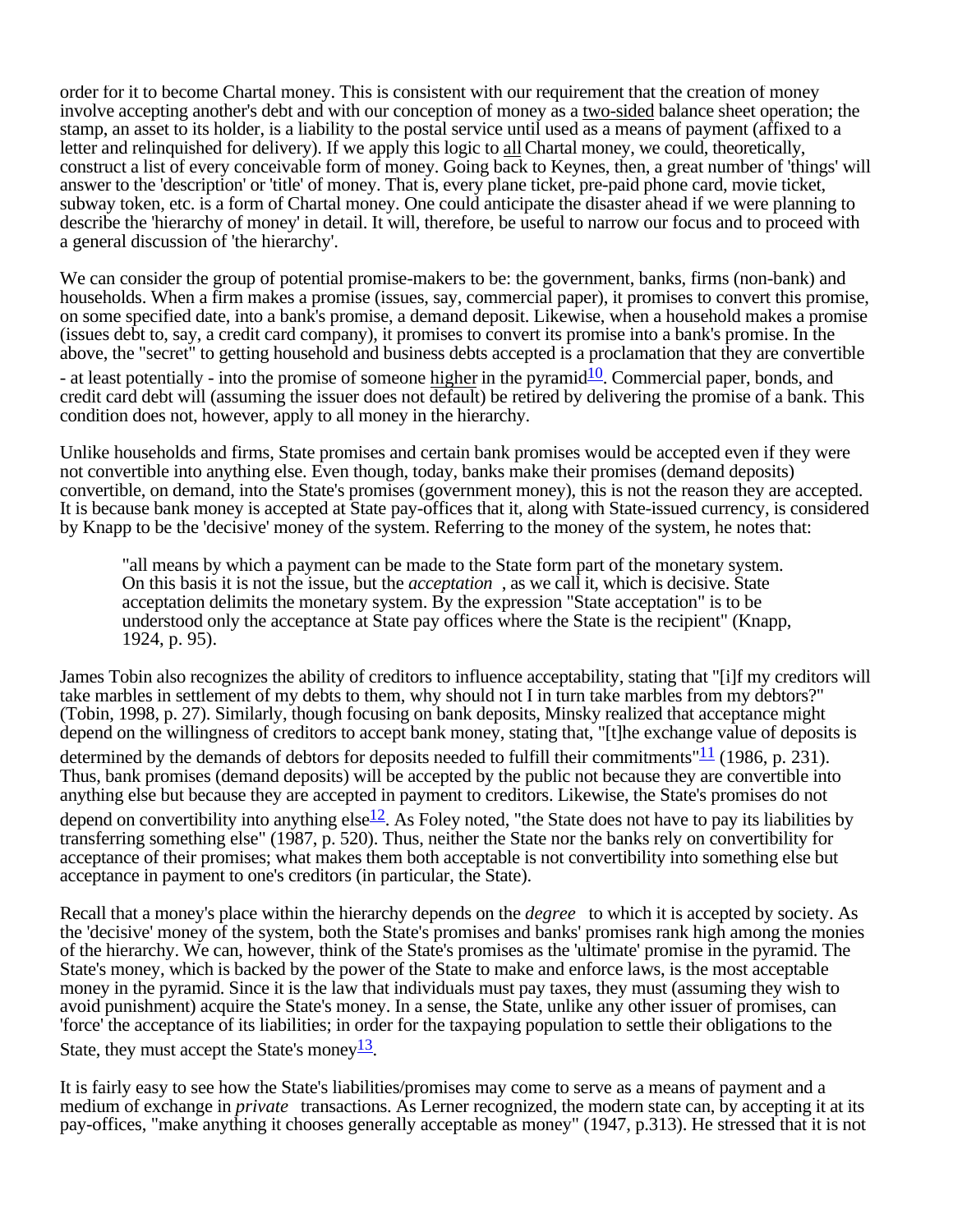their status as legal tender but their acceptance in payment of taxes that makes the State's promises the most acceptable/liquid money in the hierarchy. He maintained that it is not enough for the State to simply declare that something is money (i.e. to define it as legal tender) for "its general acceptability, which is its all-important attribute, stands or falls by its acceptability by the state" (*ibid,* p. 313). Tobin agrees, suggesting that:

"In advanced societies the central government is in a strong position to make certain assets generally acceptable media. By its willingness to accept a designated asset in settlement of taxes and other obligations, the government makes that asset acceptable to any who have such obligations, and in turn to others who have obligations to them, and so on" (1998, p. 27).

Thus, the legal obligation to pay taxes and the State's proclamation that it will accept its own currency at State pay-offices elevate the State's liabilities to the top of the pyramid, rendering them the promises with the highest degree of acceptability.

Although the State's liabilities reign supreme among promises, certain bank promises, as a consequence of their acceptance at State pay-offices, also come to serve as means of payment and media of exchange. In particular, "[d]emand deposits have attained a special status in our economy because of the special role commercial banks have come to play" (Wray, 1990, p. 291). Because the central bank guarantees that demand deposits will trade at par with government currency and because they are accepted in payment of taxes, bank promises (demand deposits) are nearly as liquid as State money and therefore occupy the second tier in the pyramid.

The promises of firms and households occupy the third and fourth tiers, respectively. This is because there is at least some chance that they will not trade at par with government money (which is needed to pay taxes). For example, a firm may sell bonds to finance the purchase of a new plant. Although the firm promises to pay a certain *nominal* amount to the holders of these bonds, their value may vary over time (for example, with default risk and/or as interest rates change). Thus, as assets to their holders, these bonds will be less liquid than bank money because they can not necessarily be "quickly converted into the medium of exchange *with little loss of value* " (*ibid* , p.16; my emphasis). Still, firms' promises are more readily convertible into the medium of exchange (i.e. are more liquid) than households' promises because better secondary markets exist for their resale. To get business and household debts accepted, they might be made convertible into the debt of someone higher in the pyramid and may also require interest payments to compensate for the risk associated with holding less liquid assets.

In short, not all money is created equal. Although the government, banks, firms and households can create money denominated in the social unit of account, these monies are not considered equally acceptable. Only the State, through its power to make and enforce tax laws, can issue promises which its constituents must accept if they are to avoid penalties. Acceptance of both State and bank money depends on their usefulness in settling tax and other liabilities to the State. This makes them the 'decisive' money of the hierarchy and enables them to circulate widely as means of payment and media of exchange. All other money gains acceptance by virtue of its convertibility (at least potentially) into *relatively* more acceptable promises. These monies are not accepted at State pay-offices and, thus, are unlikely to become widely accepted means of payment.

### **CONCLUSION**

Throughout the history of economic thought, many economists have devoted themselves to the study of money. Today's debates are grounded in the early Metallist v.s. Chartalist debates of the sixteenth and seventeenth centuries. At issue is the nature of money and the inspiration for its use. The Metallists argue that money evolved as a means of reducing some of the inefficiencies of barter. Precious metals, they maintain, were collectively settled upon as a convenient medium of exchange, and money's value derived from its precious metal content. In contrast, the Chartalists argue that the use of money is based primarily on the power of the State and that its value derives from its usefulness in settling certain obligations to the State (in particular, tax liabilities). The Chartalist view found in Smith, Knapp, Keynes and Minsky suggests that the State determines the relevant money of the system. It does so not only by determining the unit in which nominal tax liabilities will be denominated, but also by proclaiming what 'thing(s)' will be accepted in payment of these debts.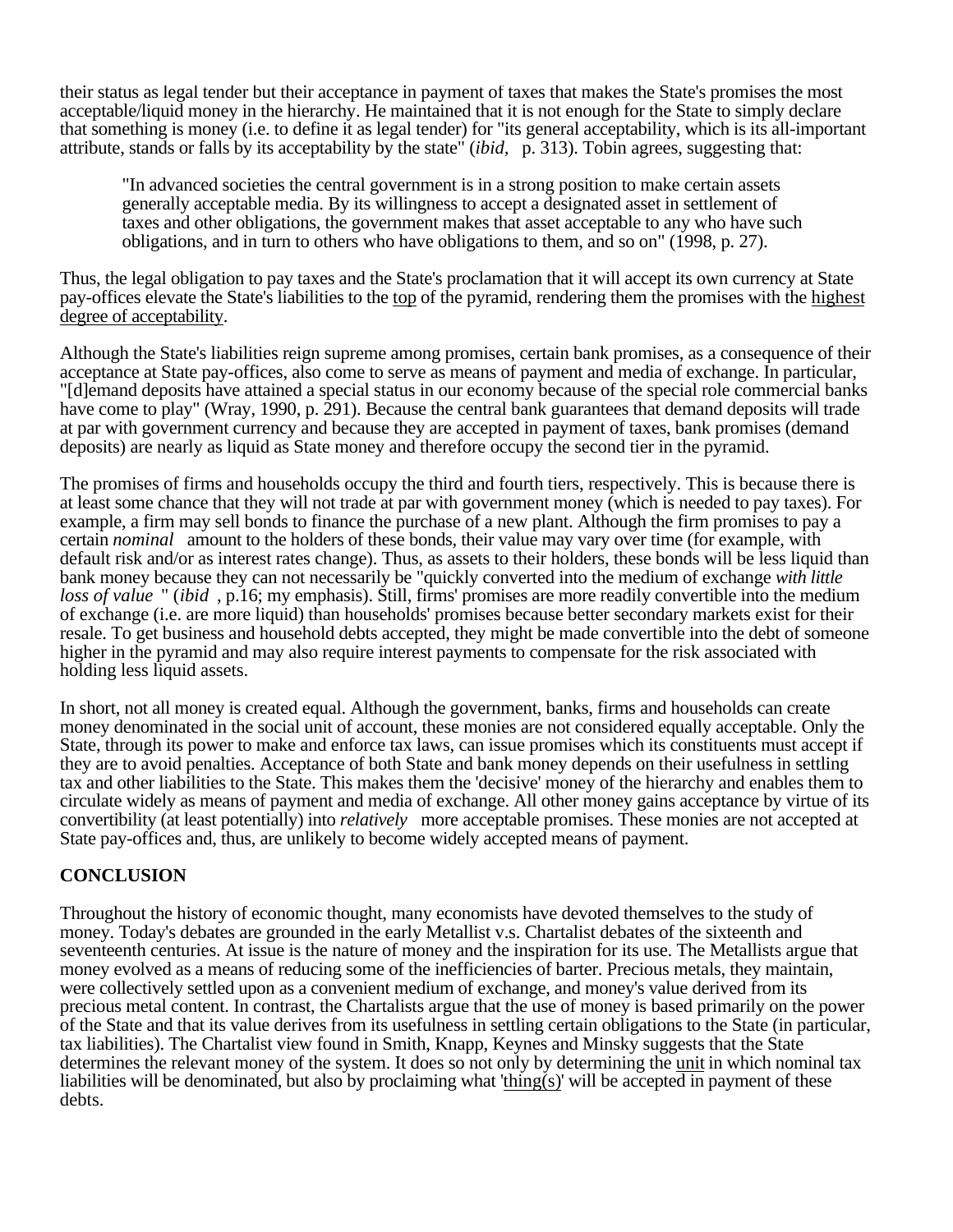Minsky viewed money as a two-sided balance sheet operation where its creation depends on the acceptance of another's debt. Applying this definition of money to the Metallist and Chartalist views, we find that only the Chartalist view is consistent with Minsky's treatment of money. That is, only the Chartalist theory views the creation of money as a two-sided balance sheet operation where the acceptance of another's debt is possible. All Chartal money gains validity by proclamation that it will be accepted as a means of payment. Thus, the proclamation immediately creates a potential debtor. Acceptance of this proclamation implies the creation of money and gives rise to a creditor. In contrast, under the Metallist vision, the collective decision to accept precious metals as media of exchange does not imply the acceptance of another's debt and, thus, does not signify the creation of money. That the Chartalist view is consistent with Minsky's treatment of money as a balance sheet operation is not surprising since support for the Chartalist theory can be found in Minsky.

Many economists have noted the existence of a 'hierarchy of money' or a 'debt pyramid' in all modern societies (Minsky, 1986; Foley, 1987; Wray, 1990). An understanding of the structure/composition of the hierarchy can be gained by an application of the Chartalist theory. Specifically, the unit in which the State chooses to denominate nominal tax liabilities determines the unit in which all money in the hierarchy is denominated. For example, if the State declares that taxes are due in dollars, the dollar will be the 'title' or 'description' to which all relevant money must answer. The most relevant or 'decisive' money in the hierarchy is that which is accepted at State pay-offices. In the US, the 'decisive' money of the system is State-issued currency (fiat money) and bank money (demand deposits). Both are, by virtue of their acceptance in payment of taxes, situated high among the monies of the hierarchy. But the State's liabilities reign supreme as the only promises in the hierarchy which cannot be refused (by the State's pay offices or by taxpayers wishing to avoid punishment).

#### **References**

**Clower, R. W.** 1984. "A Reconsideration of the Microfoundations of Money." Money and Markets: Essays by Robert W. Clower, edited by D.A. Walker, Cambridge: Cambridge University Press, pp. 81-89.

**Crawford, Michael.** 1970. "Money And Exchange In The Roman World." Journal of Roman Studies, Vol. 60, pp. 40-48.

**Davidson, Paul.** 1997. "Can Money Be Neutral Even In The Long Run? Chartalism V.S. Monetarism." Unpublished paper.

**Foley, Duncan.** 1989. "Money in Economic Activity." The New Palgrave: Money, edited by John Eatwell, Murray Milgate, and Peter Newman. New York and London: W.W. Norton, pp. 519-525.

**Friedman, Milton.** 1969. "The Optimum Quantity of Money," The Optimum Quantity of Money and Other Essays, London: Macmillan, pp. 1-50.

**Goodhart, Charles.** 1996. "The Two Concepts of Money and The Future of Europe." Unpublished paper.

**Heinsohn, G.** and **Steiger, O.** 1989. "The Veil of Barter: The Solution to the 'Task of Obtaining Representations of An Economy in Which Money Is Essential.'" Inflation, Income Distribution and Capitalist Crisis, edited by J.A. Kregel. London: Macmillian, pp. 175-204.

**Ingham, Goeffrey.** 1996. "Money is a Social Relation." Review of Social Economy, Vol. LIV, No. 4, pp. 507-529.

**Keynes, J.M.** 1930. A Treatise on Money. New York: Harcourt Brace.

**Kiyotaki, N.** and **R. Wright.** 1987. "Acceptability, Means of Payment and Media of Exchange." The New Palgrave: Money, edited by John Eatwell, Murray Milgate, and Peter Newman. New York and London: W.W. Norton, pp. 3-5.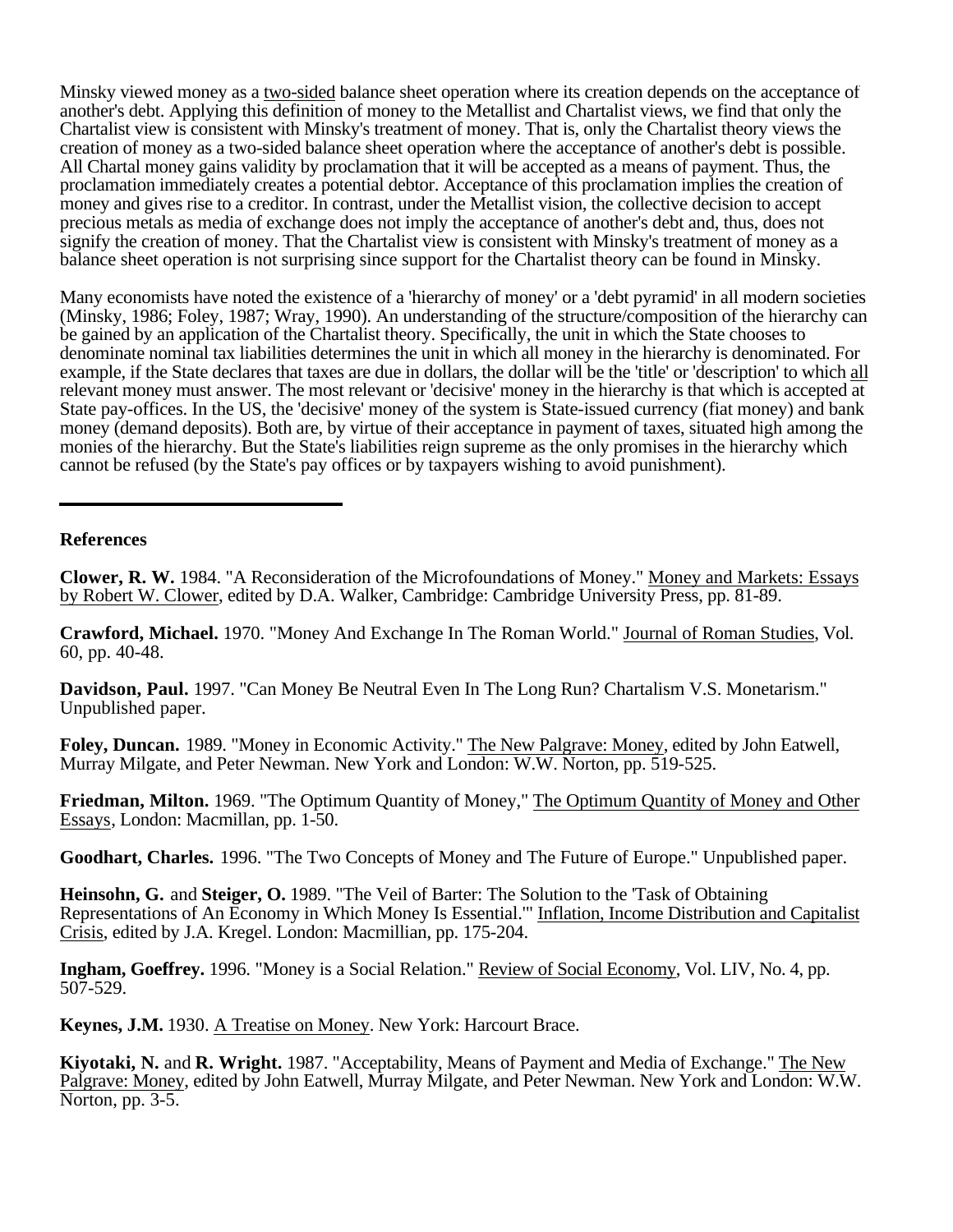**Knapp, G.F.** 1905. The State Theory of Money. Abridged and trans. By H.E. Batson, London: Routledge and Kegan Paul.

**Kraay, C.M.** 1964. "Hoards, Small Change and the Origin of Coinage." Journal of Hellenic Studies, Vol. 84, pp. 76-91.

**Laidler, David.** 1987. "Fiat Money." The New Palgrave: Money, edited by John Eatwell, Murray Milgate, and Peter Newman. New York and London: W.W. Norton, pp. 20-21.

**Lerner, Abba P.** 1947. "Money As A Creature Of The State." American Economic Review, Vol. 37, No. 2, pp. 312-317.

**Menger, Karl.** 1892. "On The Origin of Money." Economic Journal, Vol. 2, No. 6, pp. 239-255.

**Minsky, Hyman P.** 1986. Stabilizing An Unstable Economy. New Haven: Yale University Press.

**Ofonagoro, Walter.** 1979. "From Traditional to British Currency in Southern Nigeria: Analysis of a Currency Revolution, 1880-1948." The Journal of Economic History, Vol. 39, No. 3, pp. 623-654.

**Tobin, James** and **Stephen S. Golub.** 1998. Money, Credit, and Capital. New York: Irwin/McGraw-Hill.

**Wray, L. Randall.** 1990. Money and Credit in Capitalist Economies: The Endogenous Money Approach. Aldershot: Edward Elgar.

------. 1993. "The Origins of Money and the Development of the Modern Financial System." Levy Working Paper #86, The Jerome Levy Economics Institute of Bard College.

------. 1997. Unpublished book manuscript.

#### **Notes**

3. These debates continued between the 'Currency' and 'Banking' schools in the early nineteenth century and have culminated in the 'Monetarists' v.s. 'Keynesian' debates today. Although the classifications of the opponents has changed, the essence of their disputes remains grounded in the early 'Metallist' v.s. 'Chartalist' debates.

4. This 'real' analysis of barter exchange is conducted despite little evidence that barter-economies have ever existed (Heinsohn and Steiger, 1989).

5. Almost any mainstream economics textbook attributes some individual advantage to the use of money in exchange. Specifically, rational maximizing agents are said to accept money because there is an *individual* advantage in doing so. But, as Ingham points out, "the advantage of money presupposes a monetary system" since the *individual* can only benefit from the use of money if others decide to use money as well (1996).

6. Divisibility, durability and portability are among the properties usually cited (Clower, 1984).

7. Recall that for the early Metallists, money was simply a commodity with certain properties that allowed it to serve as a convenient medium of exchange. 'Money', therefore, was a 'real' commodity (or, under Walras, a number representing *real* commodities). Milton Friedman, remains steadfastly committed to the 'real' analysis of his predecessors. For example, he tells us that the basic reason that individuals agree to hold intrinsically worthless paper money (with no metal backing) is "to avoid the 'double coincidence' of barter" (1969, p. 3). Furthermore, he boldly states that while "nothing is so unimportant as the quantity of money expressed in

<sup>2.</sup> Implicit in this treatment is the notion that money evolves along with contracts and private property. Balance sheets cannot predate money because they are used to record money-denominated assets and liabilities. For a much more detailed analysis of this process, see (Wray, 1993).